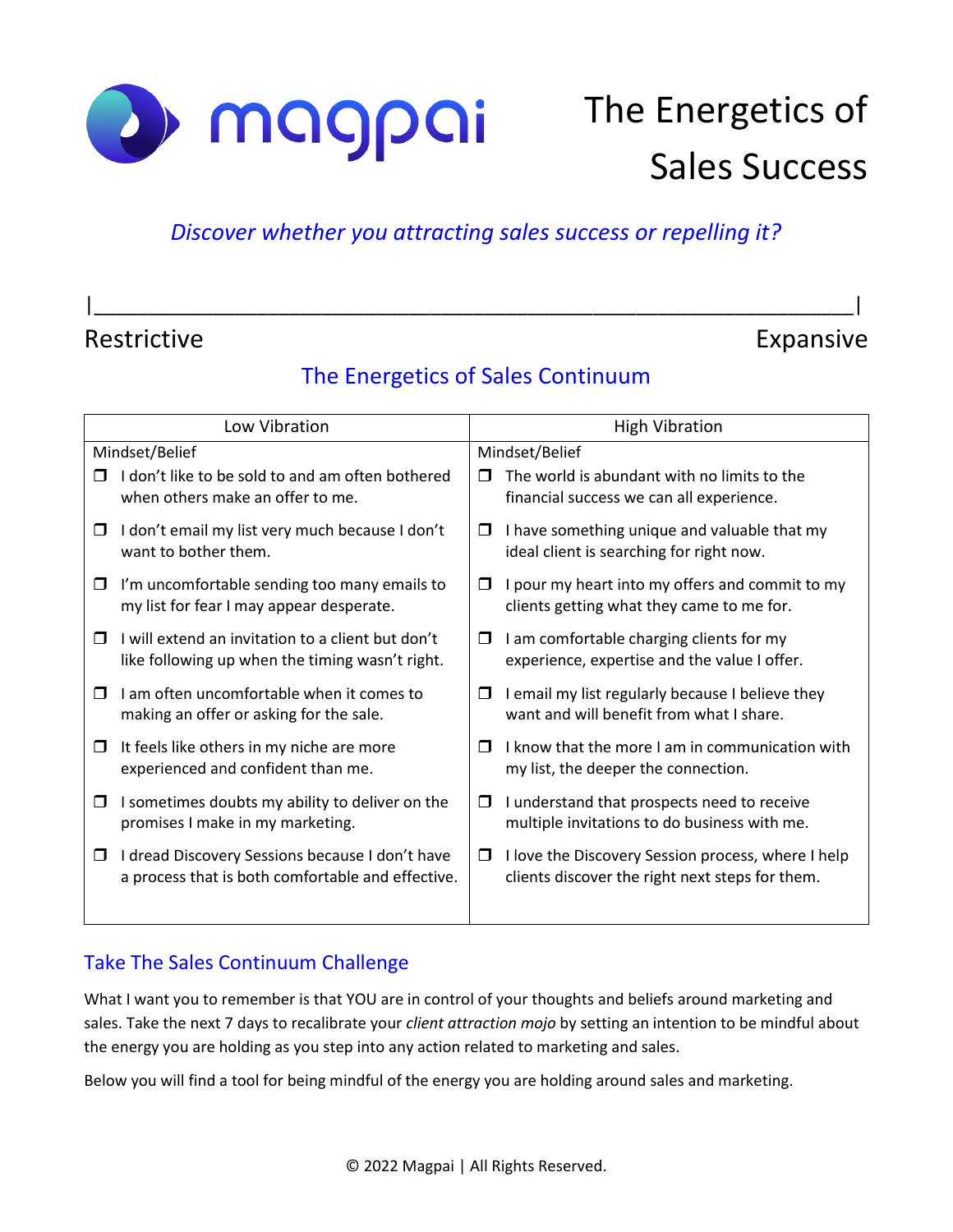#### **Three Steps To Raise Your Vibration…**

- 1. Print this handout I've designed to help you shift your energy around sales to become the people and opportunity magnet you are meant to be.
- 2. Keep the handout in front of you throughout each day, referring to the Low and High Vibration statements to get a sense of where you are on the continuum.
- 3. As you take steps to market or sell throughout the day, jot down the steps you took and whether you were in a low vibration (heavy, restricted, and doubtful) or a high vibration (excited, expansive and confident).

| <b>Inspired Action</b> | <b>Inspired Marketing &amp; Sales Action</b> | Low<br><b>Vibration</b> | High<br>Vibration |
|------------------------|----------------------------------------------|-------------------------|-------------------|
| Monday                 |                                              |                         |                   |
| Tuesday                |                                              |                         |                   |
| Wednesday              |                                              |                         |                   |
| Thursday               |                                              |                         |                   |
| Friday                 |                                              |                         |                   |
| Saturday               |                                              |                         |                   |
| Sunday                 |                                              |                         |                   |

At the end of the day, take stock of a few things…

- How much time you spent either marketing or selling.
- Where you were on the continuum as you took these steps.
- What do you want to do differently tomorrow to raise your vibration and become the "client attracting magnet" you can truly be.